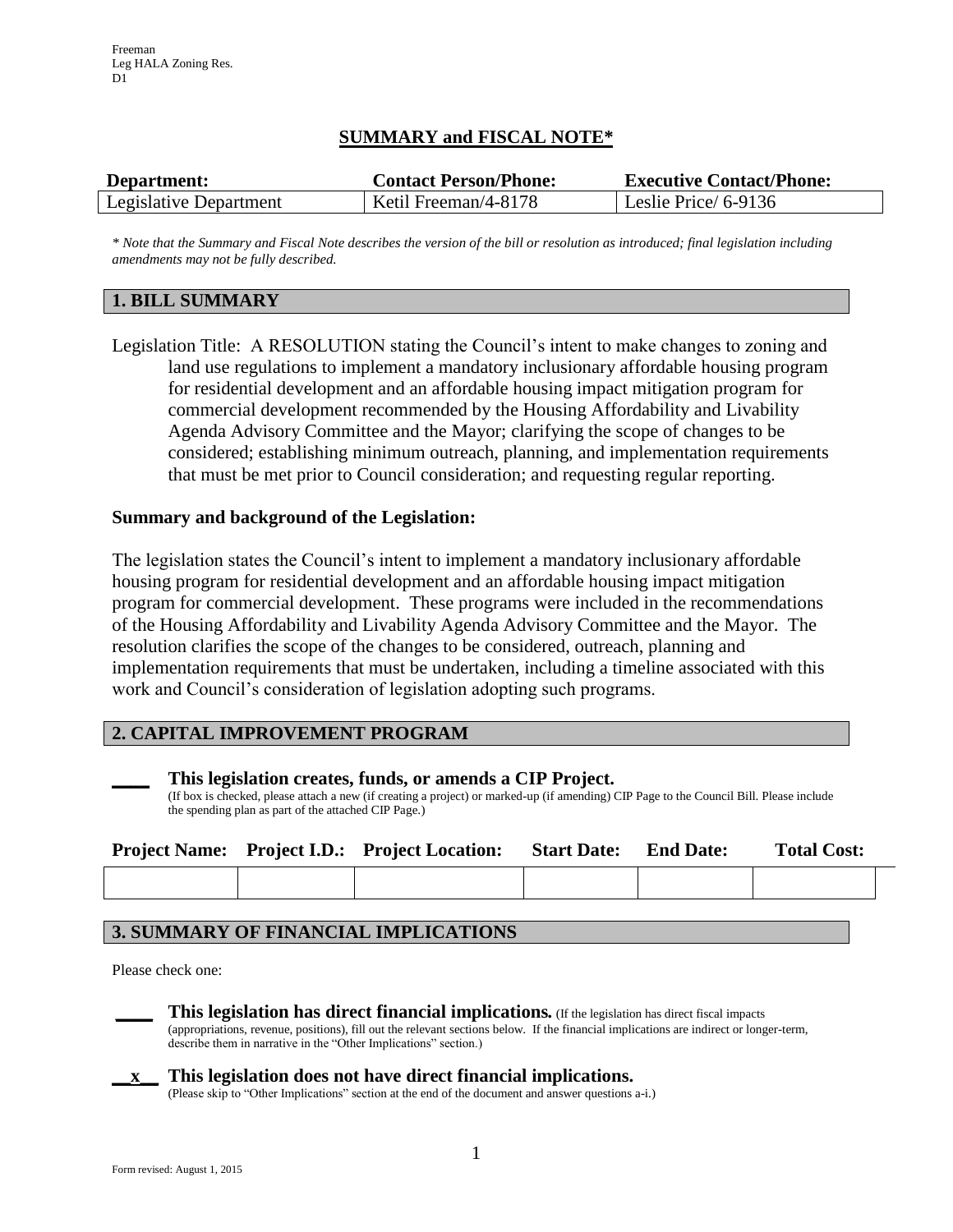| Budget program(s) affected:                  |      |                                |                               |      |  |
|----------------------------------------------|------|--------------------------------|-------------------------------|------|--|
|                                              |      | <b>General Fund \$</b>         | Other \$                      |      |  |
| <b>Estimated \$ Appropriation</b><br>change: | 2015 | 2016                           | 2015                          | 2016 |  |
|                                              |      | <b>Revenue to General Fund</b> | <b>Revenue to Other Funds</b> |      |  |
| <b>Estimated \$ Revenue change:</b>          | 2015 | 2016                           | 2015                          | 2016 |  |
| <b>Positions affected:</b>                   |      | <b>No. of Positions</b>        | <b>Total FTE Change</b>       |      |  |
|                                              | 2015 | 2016                           | 2015                          | 2016 |  |
|                                              |      |                                |                               |      |  |
| Other departments affected:                  |      |                                |                               |      |  |

### **3.a. Appropriations**

### **\_\_\_\_ This legislation adds, changes, or deletes appropriations.**

(If this box is checked, please complete this section. If this box is not checked, please proceed to Revenues)

| <b>Fund Name and</b><br>number | Dept | <b>Budget Control</b><br>Level Name/#* | 2015<br>Appropriation<br>Change | 2016 Estimated<br>Appropriation<br><b>Change</b> |
|--------------------------------|------|----------------------------------------|---------------------------------|--------------------------------------------------|
| <b>TOTAL</b>                   |      |                                        |                                 |                                                  |

**\****See budget book to obtain the appropriate Budget Control Level for your department.*

(This table should reflect appropriations that are a direct result of this legislation. In the event that the project/programs associated with this ordinance had, or will have, appropriations in other legislation please provide details in the Appropriation Notes section below. If the appropriation is not complete supported by revenue/reimbursements listed below, please identify the funding source (e.g. available fund balance) to cover this appropriation in the notes section. Also indicate if the legislation changes appropriations one-time, ongoing, or both.)

#### Appropriations Notes:

#### **3.b. Revenues/Reimbursements**

#### **\_\_\_\_ This legislation adds, changes, or deletes revenues or reimbursements.**

(If this box is checked, please complete this section. If this box is not checked, please proceed to Positions)

## **Anticipated Revenue/Reimbursement Resulting from this Legislation:**

| <b>Fund Name and</b><br><b>Number</b> | <b>Revenue Source</b><br>Dept |  | 2015<br>Revenue | 2016 Estimated<br>Revenue |
|---------------------------------------|-------------------------------|--|-----------------|---------------------------|
|                                       |                               |  |                 |                           |
| <b>TOTAL</b>                          |                               |  |                 |                           |

(This table should reflect revenues/reimbursements that are a direct result of this legislation. In the event that the issues/projects associated with this ordinance/resolution have revenues or reimbursements that were, or will be, received because of previous or future legislation or budget actions, please provide details in the Notes section below. Do the revenue sources have match requirements? If so, what are they?)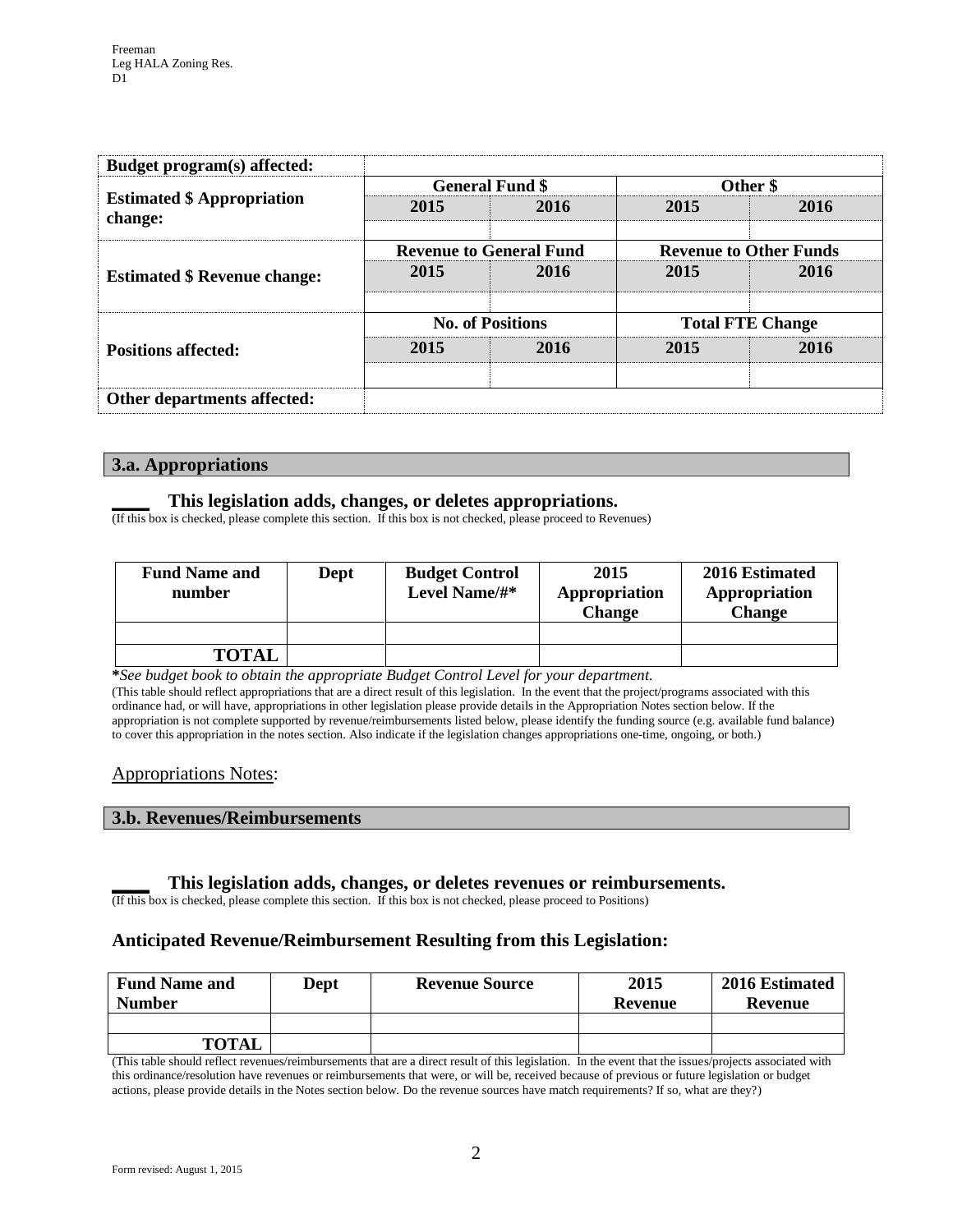### Revenue/Reimbursement Notes:

#### **3.c. Positions**

### **\_\_\_\_ This legislation adds, changes, or deletes positions.**

(If this box is checked, please complete this section. If this box is not checked, please proceed to Other Implications)

# **Total Regular Positions Created, Modified, or Abrogated through this Legislation, Including FTE Impact:**

| <b>Position # for</b><br><b>Existing</b><br><b>Positions</b> | <b>Position Title &amp;</b><br>Department* | <b>Fund</b><br>Name $\&$ # | Program<br>& BCL | PT/FT | 2015<br><b>Positions</b> | 2015<br><b>FTE</b> | Does it sunset?<br>(If yes, explain below<br>in Position Notes) |
|--------------------------------------------------------------|--------------------------------------------|----------------------------|------------------|-------|--------------------------|--------------------|-----------------------------------------------------------------|
|                                                              |                                            |                            |                  |       |                          |                    |                                                                 |
|                                                              |                                            |                            |                  |       |                          |                    |                                                                 |
|                                                              |                                            |                            |                  |       |                          |                    |                                                                 |
| <b>TOTAL</b>                                                 |                                            |                            |                  |       |                          |                    |                                                                 |

*\* List each position separately*

(This table should only reflect the actual number of positions created by this legislation In the event that positions have been, or will be, created as a result of previous or future legislation or budget actions, please provide details in the Notes section below.)

#### Position Notes:

#### **4. OTHER IMPLICATIONS**

- **a) Does the legislation have indirect or long-term financial impacts to the City of Seattle that are not reflected in the above?** (If yes, explain here.)
- **b) Is there financial cost or other impacts of not implementing the legislation?** (Estimate the costs to the City of not implementing the legislation, including estimated costs to maintain or expand an existing facility or the cost avoidance due to replacement of an existing facility, potential conflicts with regulatory requirements, or other potential costs or consequences.)
- **c) Does this legislation affect any departments besides the originating department?**  (If so, please list the affected department(s), the nature of the impact (financial, operational, etc), and indicate which staff members in the other department(s) are aware of the proposed legislation.)
- **d) Is a public hearing required for this legislation?**  (If yes, what public hearing(s) have been held to date, and/or what public hearing(s) are planned for the future?)
- **e) Is publication of notice with** *The Daily Journal of Commerce* **and/or** *The Seattle Times* **required for this legislation?**

(For example, legislation related to sale of surplus property, condemnation, or certain capital projects with private partners may